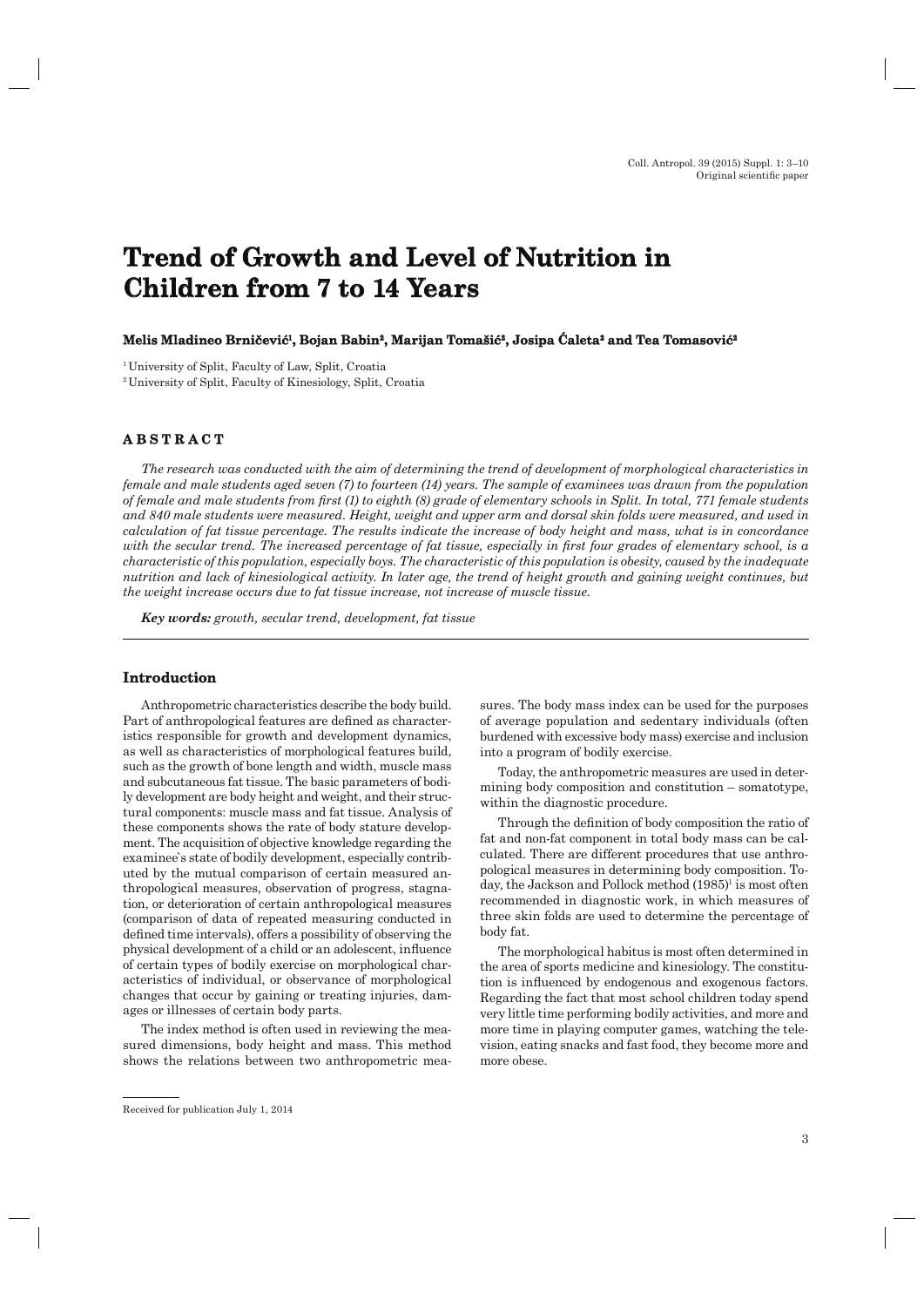The significant relation between obesity and hours spent in watching television was determined on the sample of American children2.

The differences of somatotype regarding the gender are noticed from the earliest age, although they become less visible when children reach school age, but more and more visible during maturation period. The population of women shows greater development of endomorphy and lesser development of mesomorphy, in comparison to men. In the area of ectomorphy the differences are not expressed. The longitudinal studies indicated the variability of somatotype with age, during the period of growth and development. Significant differences during growth are noticed in children`s somatotype, especially in larger time intervals (yearly changes in the somatotype components were mostly low due to the »roughness« of measuring scales in the Heath and Carter method)<sup>3</sup>. From the end of young child age to the end of pre-school age, boys change their somatotype from endomesomorphy to balanced mesomorphy. The maturation brings a more pronounced mesomorph component in boys, resulting in ectomesomorphy, balanced ectomorphy – mesomorphy. Girls of pre-school age show shift from endomesomorphy to central somatotypes. Many authors described the relation between constitutional type and time of maturation setting. They noticed that boys of mesomorph and endomesomorph constitution often mature sooner, while boys of ectomorph and mesoectomorph build more often belong to the group of late maturation. Since the girls mature sooner, they show a more expressed endomorph component, what is in concordance with the cognition on the alterations of body constitution in relation to maturation.

Growth, maturation and development are immensely important areas of biological anthropology studies, since the organism of child or adolescent is in the very intensive period of turbulent and important physiological changes in which the body copes with the physical strain different than later in the adult age. Knowledge of the laws of growth and development, as well as the morphological and functional-physiological changes that occur in that life period, is essential for anyone directing a child or an adolescent towards a bodily activity. The growth phenomenon, which strictly speaking means the quantitative changes, is the augmentation of body, conditioned by the augmentation of mass and size, resulting from the augmentation and multiplication of cells and intercellular matter.

Although the genetic factors of growth influence the speed of maturation and the reached level of growth and development, the surrounding conditions are extremely significant, what is confirmed by the fact that the growth of body height and weight in children and adults increases from century to century. Such increase is a consequence of better quality nutrition, better life conditions and successful fighting of many diseases (secular trend). The physical growth of children is measured in a very simple mode, by measuring body height and weight.

In a research conducted in 20124, where growth pace, degree of nutritional status, as well as possible differences of children coming from different demographic areas

 $(2009)^5$ . In Slavonia were researched, the sample of examinees consisted of 801 students (407 male and 394 female students) of 1<sup>st</sup> to 4<sup>th</sup> grade of elementary schools in Slavonia. The sample of variables consisted of anthropometric measures of body mass and height, and the body mass index (BMI) was calculated. The lack of significant difference in the observed anthropometric characteristics between the children of urban and rural areas was noticed. The steady body height and mass growth trend was noted in both genders. The BMI values showed a negative trend of growth in both genders, as well as an increase of number of children in the zone of obesity risk, during the first fourth grades. The significant differences were observed only between genders in first and second grades, where the boys were more dominant in body height and mass. The systematic observation of anthropological characteristics should be obligatory during the period of children`s growth and development so as to be able to use timely and adequate approach and prevent negative consequences for the health.

Prskalo et al.<sup>6</sup>, using the sample of 199 students (93) male and 106 female students), aged 7 to 9 years, measured 7 morphological variables (body height, body mass, fist, upper arm, abdominal, dorsal and lower leg skin folds) based on which they calculated body mass index and the percentage of subcutaneous fat tissue. Significant differences of the measured morphological characteristics regarding the gender were measured. The significant changes of morphological characteristics regarding the age were determined in girls aged 7 to 9 years. The differences in subcutaneous fat tissue were most strongly expressed in girls aged 9 years.

Pejčić<sup>7</sup> also conducted a research on the female students of younger school age, from grade 1 to grade 4. The sample of examinees consisted of 655 students (348 boys and 307 girls), while 4 morphological and 6 motor variables were examined (hand tapping, standing long jump, sprint 20 m, pull up endurance, trunk lift and obstacle test backwards). The aim of this research was not only to determine the differences between boys and girls, but also the quality and quantity of the differences, with the aim of applying the results in the process of optimum planning, programming and operationalization of physical education classes. The conclusion of the research was that there were certain differences in the morphological variables: boys had higher body mass and forearm circumference while body height and subcutaneous fat tissue were approximately the same in both genders.

In their longitudinal studies Malina and Bouchard<sup>8</sup> proved that the differences between boys and girls in most of the measured anthropometric characteristics (body height, body mass, leg length, hips width, shoulders width etc.) were almost insignificant until the age of thirteen and fourteen, when the arrival of puberty causes significant changes.

The research conducted by Schaefer et al.<sup>9</sup> determined the increased body weight and obesity among healthy children in Germany. The research included 2554 children of both genders, aged 6 to 19. The obesity indicators were the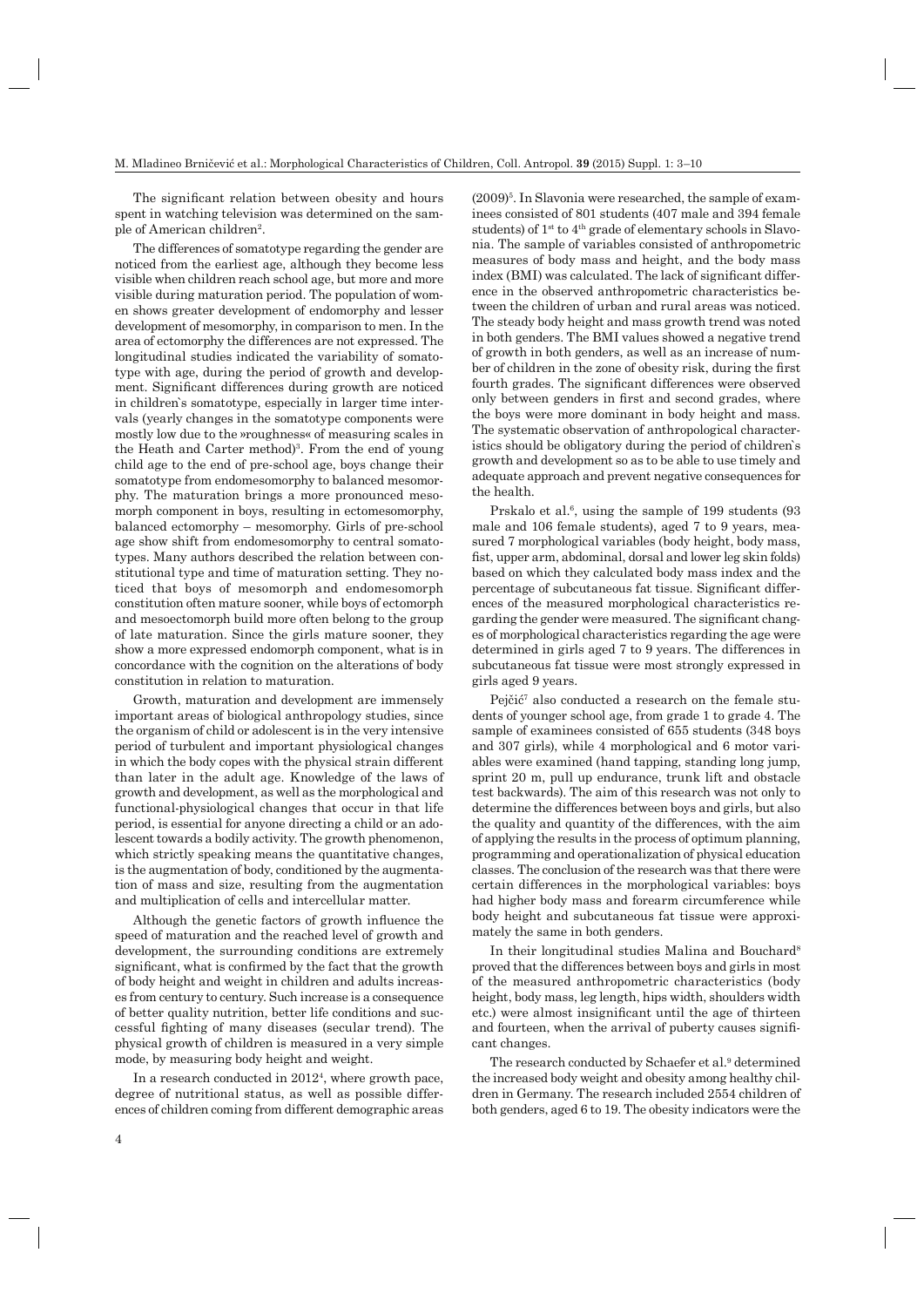body mass index and subcutaneous fat tissue measures. The researchers also tried to determine the possible body weight increase during growing up.

The comparison of body mass index results of measured children with the results in other countries showed that German children had worse results than French children and were equal with the children of Sweden and Great Britain, and better than their peers in North America and Italy.

They also concluded that the body mass index, as well as subcutaneous fat tissue, continually grew during growing up period and were higher as the measured children were older.

Freedman et al.  $(2004)^{10}$  researched the relation between BMI and subcutaneous fat tissue and body height among 1196 children and adolescents, comparing the fat mass index (FMI) and fat-free mass index (FFMI) with body mass index (BMI). The results showed that BMI was a good indicator of subcutaneous fat tissue amount in children and adolescents, so the results of BMI that were higher than 85 percentiles were highly correlated with the FMI results. Unlike these results, the children whose BMI results were higher than 50 percentiles had higher correlation with the FFMI results. The authors concluded that high BMI results indicated the significant presence of subcutaneous fat tissue in children. They also consider that the BMI results enabled a satisfactorily differentiation among children with the decreased amount of subcutaneous fat tissue and lower BMI values.

In the transition countries, the obesity growth trend was also present, and the obesity was present in 60% female and 50% male population. In children, the obesity grew by 50% in the last two decades of the twentieth century. The research showed that the bodily activity decreased by 50% in the adolescent period, and that the girls became significantly more inactive than the boys $11$ .

The negative influence of obesity for the health, that is, the possibility of developing different diseases in the obese individuals was confirmed by numerous scientists $12-17$ dealing precisely with this problem, and it would be unanimously agreed that involvement in any bodily activity was one of possible solution to the obesity problem.

This research was conducted with the aim of determining the trend of morphological development changes in female and male students of elementary schools in Split.

## **Sample and Methods ample**

## *Sample of examinees ample*

The sample of examinees was represented by elementary school boys and girls, aged 7 to 14. The measuring was conducted in elementary schools in Split. The total number of 771 female students and 850 male students was measured.

The measuring was conducted in February 2014, according to International Biological Program (IBP). Professors and students of Faculty of Kinesiology in Split participated in the measuring procedure. Both school shifts were subjected to measuring, and the measuring procedure lasted for one month.

## *Sample of variables ample*

#### Body height

The anthropometer was used in this measuring. The examinee had to stand on a flat surface, with the weight equally divided on both feet. The shoulders were relaxed, and the head set in the Frankfurt horizontal position, meaning that the imagined line connected the lower edge of left orbit and left ear tragus helix in a horizontal position. The anthropometer was set vertically against the examinee`s back, touching it at sacrum and interscapular area. The horizontal leg of the anthropometer was lowered to the vertex point, adhering without pressure.

#### Body mass

Body mass was measured by a decimal scale with a movable weight or a digital scale. Before the beginning of measuring, the scale was set into zero position. The examinee was standing on the scale wearing underwear.

#### BMI

Body fat percentage. The formula for calculating the percentage of fat tissue: equation of Slauter et al., 199818.

#### *Data processing methods ata*

The obtained results were processed using the descriptive statistics, and following characteristics were calculated: arithmetic mean, minimum and maximum result. All the variables had normal distribution. The Statistica 11 software was used in data processing.

## **Results and Discussion**

The results of this research were compared with the results of research conducted by Prebeg et al.19 on the population of female students. The female students (Table 1) aged up to ten years in this research were shorter than the same population measured in 1997, and the difference was the greatest in seven year old students (6 cm) (Figure 1).

In later years, this difference in body height decreased until years ten (10) and eleven (11), and at the age of twelve (12), girls from this research were two centimeters taller, and this difference persisted until age fourteen (14), when it reached 3 cm (Table 2, Figure 2).

The greatest growth in body height until year fourteen (14) was achieved in the tenth (10) year, and it reached approximately 10 cm. After that, there was a mild decrease at the age of eleven (11) and twelve (12), when the body height growth was 8 or 7 cm per year. Also, the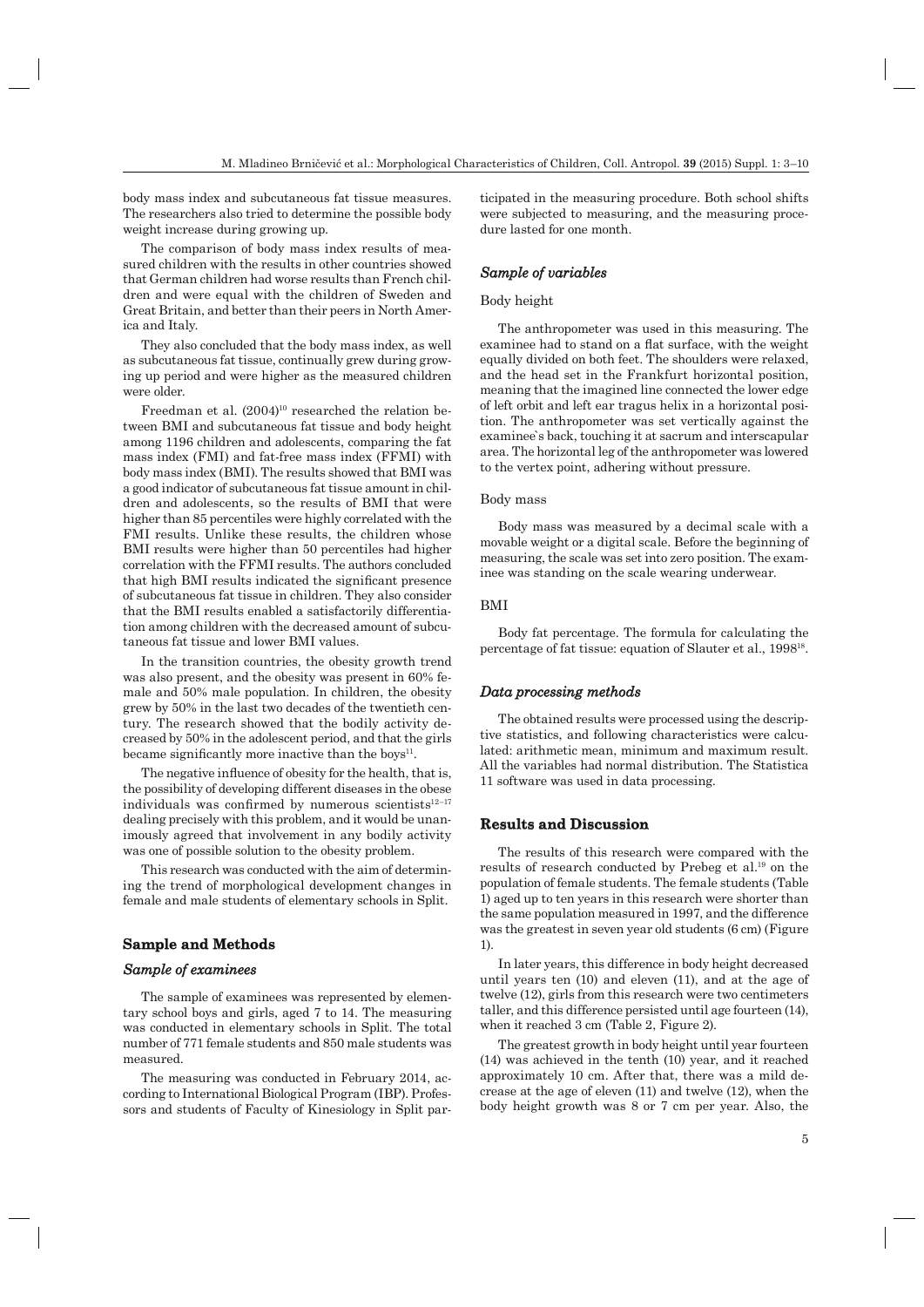| <b>TABLE 1</b>                                  |
|-------------------------------------------------|
| HEIGHT (CM) OF FEMALE STUDENTS ACCORDING TO AGE |
|                                                 |

| $Girls - height$ |     |                |         |         |  |
|------------------|-----|----------------|---------|---------|--|
| Age              | N   | $\overline{X}$ | Minimum | Maximum |  |
| 7                | 43  | 122.23         | 110.00  | 141.00  |  |
| 8                | 61  | 130.87         | 112.00  | 150.00  |  |
| 9                | 49  | 135.96         | 121.00  | 152.00  |  |
| 10               | 52  | 145.54         | 125.00  | 163.00  |  |
| 11               | 167 | 153.60         | 136.50  | 170.00  |  |
| 12               | 129 | 160.32         | 143.50  | 178.00  |  |
| 13               | 117 | 164.77         | 145.50  | 180.50  |  |
| 14               | 153 | 168.05         | 151.00  | 181.00  |  |

N (number of examinees),  $\overline{X}$  (arithmetic mean), Minimum (lowest result), Maximum (highest result)



*Fig. 1. Graphical display of female students' height according to age.*

| Age       | Height increase according to age |
|-----------|----------------------------------|
| $7 - 8$   | 8.64                             |
| $8 - 9$   | 5.09                             |
| $9 - 10$  | 9.58                             |
| $10 - 11$ | 8.06                             |
| $11 - 12$ | 6.72                             |
| $12 - 13$ | 4.45                             |
| $13 - 14$ | 3.28                             |

**TABLE 2** YEARLY HEIGHT INCREASE (cm)



*Fig. 2. Graphical display of height increase according to age.*

growth was significant between years seven  $(7)$  and eight (8), when it reached 8 cm (Table 3, Figure 3).

| <b>TABLE 3</b>                                  |
|-------------------------------------------------|
| WEIGHT OF FEMALE STUDENTS (KG) ACCORDING TO AGE |

| $Girls - weight$ |        |                         |         |         |  |
|------------------|--------|-------------------------|---------|---------|--|
| Age              | N      | $\overline{\mathbf{X}}$ | Minimum | Maximum |  |
| 7                | 43     | 27.99                   | 20.80   | 39.50   |  |
| 8                | 61     | 31.62                   | 21.40   | 47.90   |  |
| 9                | 49     | 34.54                   | 24.00   | 56.70   |  |
| 10               | $52\,$ | 39.79                   | 28.00   | 68.40   |  |
| 11               | 167    | 44.66                   | 29.00   | 69.00   |  |
| 12               | 129    | 49.47                   | 35.00   | 68.00   |  |
| 13               | 117    | 55.59                   | 33.00   | 85.00   |  |
| 14               | 153    | 57.91                   | 37.00   | 87.00   |  |

N (number of examinees),  $\overline{X}$  (arithmetic mean), Minimum (lowest result), Maximum (highest result)



*Fig. 3. Graphical display of weight of girls according to age.*

By comparing the body weight of our examinees with the results of research by  $Prebeg^{20}$ , it is obvious that they significantly differed in every age group. Only in the nineyear-old (9) age group, the girls from this research had lower body weight than those measured in 1997, while in all other age groups the body mass of our examinees was in average 3–4 kilograms higher.

The greatest growth of body weight occurred between age twelve (12) and thirteen (13) (6.12 kg), in parallel with the lowest growth of body height (Table 4). Also, a signifi-

**TABLE 4** WEIGHT INCREASE (kg) ACCORDING TO AGE

| Age       | Weight increase according to age |
|-----------|----------------------------------|
| $7 - 8$   | 3.63                             |
| $8 - 9$   | 2.92                             |
| $9 - 10$  | 5.25                             |
| $10 - 11$ | 4.87                             |
| $11 - 12$ | 4.81                             |
| $12 - 13$ | 6.12                             |
| $13 - 14$ | 2.32                             |
|           |                                  |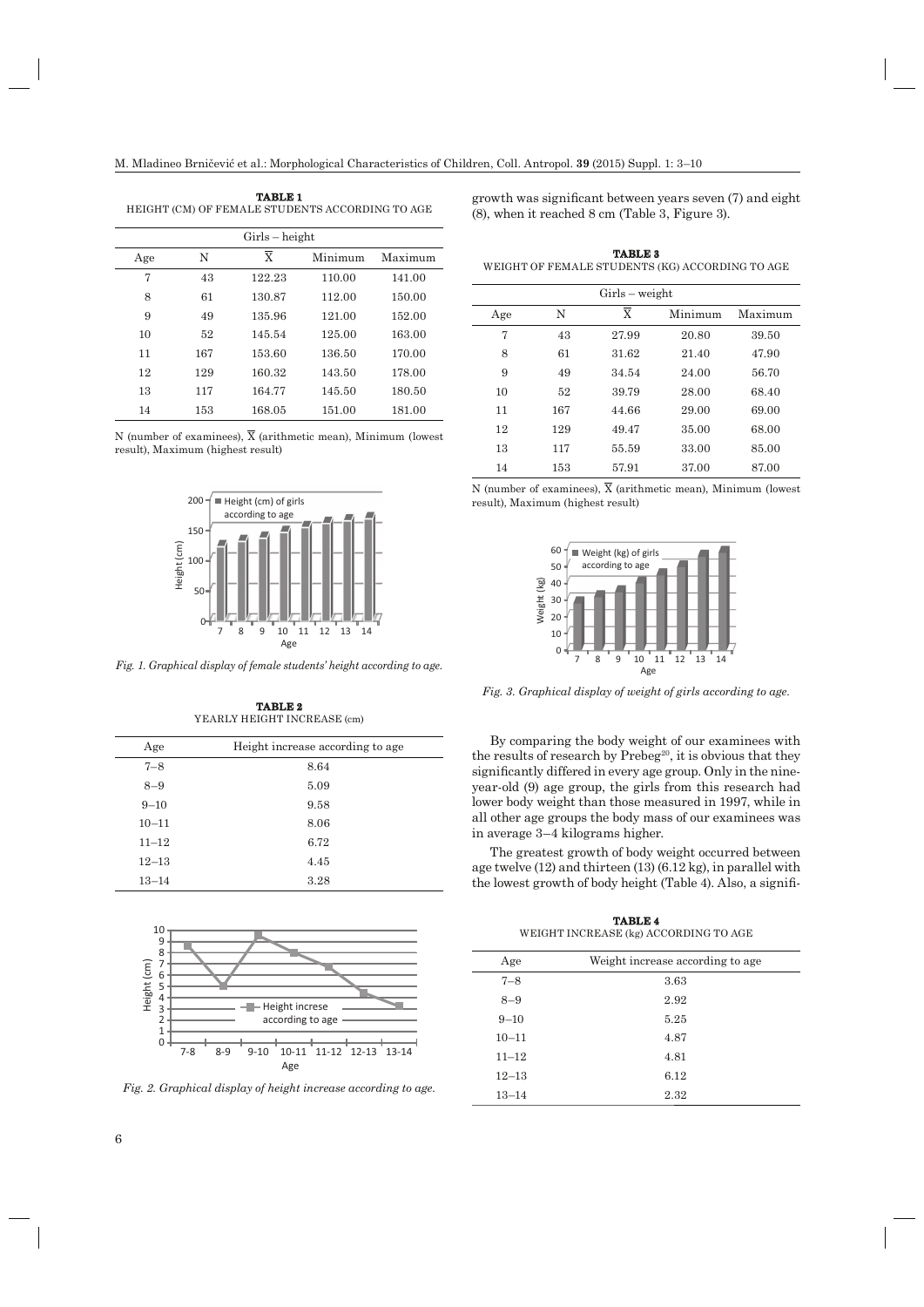cant growth occurred between age nine (9) and ten (10) (5.25 kg), when the greatest body height growth occurred (9.5 cm). Among the population of girls from the research of Prebeg (2002), the highest growth of body mass occurred in the period from age of ten (10) to eleven (11), but the growth was lower (5 kg) (Figure 4).



*Fig. 4. Graphical display of weight growth according to age.*

The accumulation of fat tissue at the abdominal and dorsal area was significant in all age groups. By comparing these results with the ones obtained in 1997 a great difference can be noticed, especially in the abdominal skin fold measure, where the obtained results were twice as high as in our research.

The comparison of previous research conducted during the last decade in the republic of Croatia20,21, indicate that the examinees in this research significantly differed in the body weight measure (Table 5, Figure 5). Starting

**TABLE 5** WEIGHT OF MALE STUDENTS (KG) ACCORDING TO AGE

| $Boys - weight$ |     |                         |         |         |  |
|-----------------|-----|-------------------------|---------|---------|--|
| Age             | N   | $\overline{\mathbf{x}}$ | Minimum | Maximum |  |
| 7               | 36  | 28.81                   | 19.80   | 54.90   |  |
| 8               | 62  | 33.98                   | 23.20   | 62.80   |  |
| 9               | 59  | 36.83                   | 25.80   | 57.60   |  |
| 10              | 44  | 41.99                   | 28.70   | 62.00   |  |
| 11              | 122 | 44.43                   | 29.00   | 78.00   |  |
| 12              | 119 | 49.10                   | 31.00   | 78.00   |  |
| 13              | 112 | 56.95                   | 38.00   | 95.00   |  |
| 14              | 100 | 64.57                   | 39.50   | 94.00   |  |



*Fig. 5. Graphical display of weight of boys according to grades.*

from the age seven (7), the boys in this research were in average 2 kg heavier (seven (7) years), 4 kg (eight (8), nine (9) and twelve (12) years), 6 kg at the age of ten (10), and 7 kg at the age of thirteen (13) and fourteen (14), than the population of boys measured in 1997. Regarding the body height it is interesting to mention that the examinees measured in 1997 were considerably taller than our examinees at the seventh (7) year, while the examinees from this research were taller at the age of twelve (12) and thirteen (13) (Table 6, Figure 6). In the later years there were no greater differences in the body height measures between

**TABLE 6** HEIGHT (CM) OF MALE STUDENTS ACCORDING TO AGE

| $Boys - height$ |     |        |         |         |  |
|-----------------|-----|--------|---------|---------|--|
| Age             | N   | X      | Minimum | Maximum |  |
| 7               | 36  | 122.00 | 111.00  | 140.00  |  |
| 8               | 62  | 134.76 | 120.00  | 152.00  |  |
| 9               | 59  | 136.42 | 119.00  | 155.00  |  |
| 10              | 44  | 145.11 | 128.00  | 161.00  |  |
| 11              | 122 | 153.77 | 135.00  | 173.00  |  |
| 12              | 119 | 158.62 | 142.00  | 177.00  |  |
| 13              | 112 | 169.00 | 142.50  | 195.00  |  |
| 14              | 100 | 173.27 | 151.50  | 194.00  |  |

N (number of examinees),  $\overline{X}$  (arithmetic mean), Minimum (lowest result), Maximum (highest result)



*Fig. 6. Graphical display of height growth according to age.*

the two populations of students. The lowest growth of body mass occurred between the age of ten (10) and eleven (11), then eight (8) and nine (9), while the highest growth occurred between the age of twelve (12) and thirteen (13), and between age thirteen  $(13)$  and fourteen  $(14) - (7.8 \text{ kg})$ (Table 7, Figure 7).

The maximum growth of mass was late in comparison to maximum body height growth. The year of the highest height growth was between age twelve (12) and thirteen (13), amounting to 10.4 cm (Table 8, Figure 8).

Also, the height growth between the age seven (7) and eight (8) is noticeable (12 cm), as well as between age nine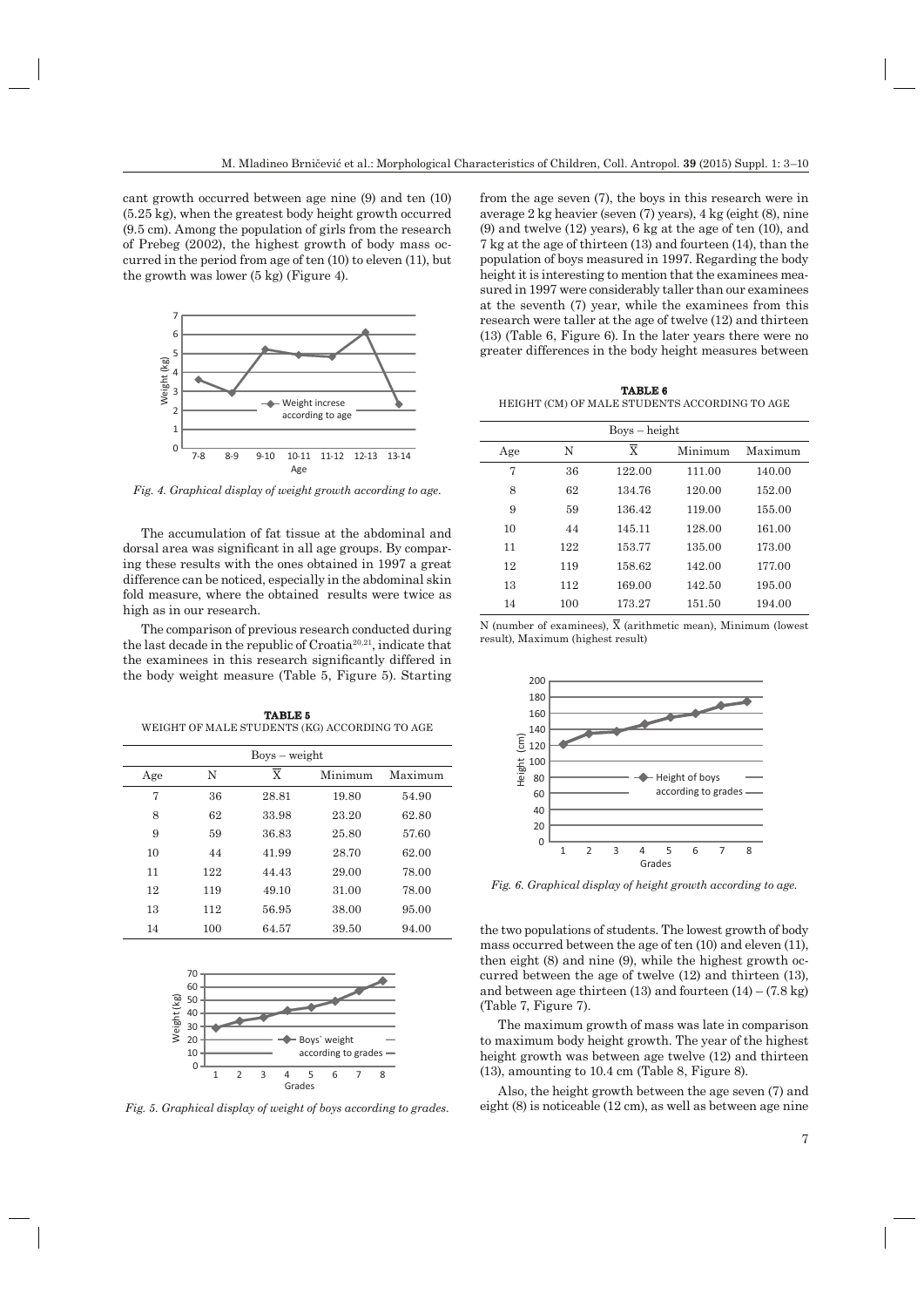| 1АВИВ 1<br>WEIGHT INCREASE (KG) ACCORDING TO AGE |                                   |  |  |  |
|--------------------------------------------------|-----------------------------------|--|--|--|
| Age                                              | Weight increase according to age. |  |  |  |
| $7 - 8$                                          | $5.17 \text{ kg}$                 |  |  |  |
| $8 - 9$                                          | $2.85 \text{ kg}$                 |  |  |  |
| $9 - 10$                                         | $5.16 \text{ kg}$                 |  |  |  |
| $10 - 11$                                        | $2.44 \text{ kg}$                 |  |  |  |
| $11 - 12$                                        | $4.67 \text{ kg}$                 |  |  |  |
| $12 - 13$                                        | $7.85 \text{ kg}$                 |  |  |  |
| $13 - 14$                                        | $7.62\ \mathrm{kg}$               |  |  |  |

**TABLE 7**



*Fig. 7. Graphical display of weight growth according to age.*

**TABLE 8** YEARLY INCREASE OF HEIGHT (cm)

| $\rm Years$ | Height increase according to age |  |
|-------------|----------------------------------|--|
| $7 - 8$     | $12.76 \text{ cm}$               |  |
| $8 - 9$     | $1.66$ cm                        |  |
| $9 - 10$    | 8.69 cm                          |  |
| $10 - 11$   | 8.66 cm                          |  |
| $11 - 12$   | $4.85 \text{ cm}$                |  |
| $12 - 13$   | $10.38 \text{ cm}$               |  |
| $13 - 14$   | $4.27$ cm                        |  |



*Fig. 8. Graphical display of yearly height increase (cm).*

(9) and ten (10) (8.5 cm), when the lowest growth of body weight was noted (2.5 kg). It is interesting to mention, that in the population of boys measured in 1997, the highest growth of body height was noted between age thirteen (13) and fourteen (14) (8 cm), therefore, one year later than in the population included in this research.

Simultaneously with the increased speed of skeleton growth, the augmentation of muscle mass occurred, with the peak of muscle mass increase coinciding with the peak of growth speed. This phenomenon was not followed by the loss of body fat, since the accumulation of subcutaneous fat tissue was highest in this period [age twelve (12) to thirteen (13)] (Table 9). The examinees measured in 1997 had significantly lower values of subcutaneous fat tissue on the abdominal and dorsal area than the examinees in this research (up to 100% lower at the abdominal region). The order of skeleton growth was regular, and began by leg growth. The highest growth was in the period from age twelve (12) to fourteen (14). The development of skeleton width and depth was mostly expressed in the period from age thirteen (13) to fourteen (14). The shoulder width was the last to indicate the growth acceleration.

**TABLE 9** FEMALE STUDENTS GRADES 1–8

| Grade          | BMI  | Percentiles | Fat<br>tissue % | Evaluation<br>regarding BMI     |
|----------------|------|-------------|-----------------|---------------------------------|
| 1              | 18.8 | 91          | 21.80           | Excessive<br>nutritional status |
| 2              | 18.4 | 85          | 22.50           | Excessive<br>nutritional status |
| 3              | 18.7 | 80          | 22.40           | Normal<br>nutritive status      |
| $\overline{4}$ | 18.8 | 75          | 22.20           | Normal                          |
| 5              | 18.9 | 67          | 21.60           | Normal                          |
| 6              | 19.3 | 65          | 21.70           | Normal                          |
| 7              | 20.5 | 65          | 22.40           | Normal                          |
| 8              | 19.7 | 53          | 22.30           | Normal                          |

From the comparison of female and male students` body composition it is obvious that male students had higher amount of fat tissue in the period from first (1) to fourth (4) grade, while female students had higher amount of fat tissue only in first  $(1)$  and second  $(2)$  grade of elementary school (Table 10)

The trend of obesity increase, not only in adult but in children`s age, is worrying. The results of a research conducted at 10 locations in Croatia showed that 10% of children was obese already in pre-school age, and 21% was risking the obesity development. The problem is that obesity is usually not recognized as an illness that causes direct and indirect changes in structure and function of almost all organ systems, but is primarily perceived as an aesthetic flaw. Further on, the possibilities of curing obesity in children`s age are very limited. It is important to emphasize that children should not be put »on diets«.

Children should acquire basic healthy nutritive and life habits to grow up with. Seemingly simple procedures such as regular and diverse meals, using the fresh and good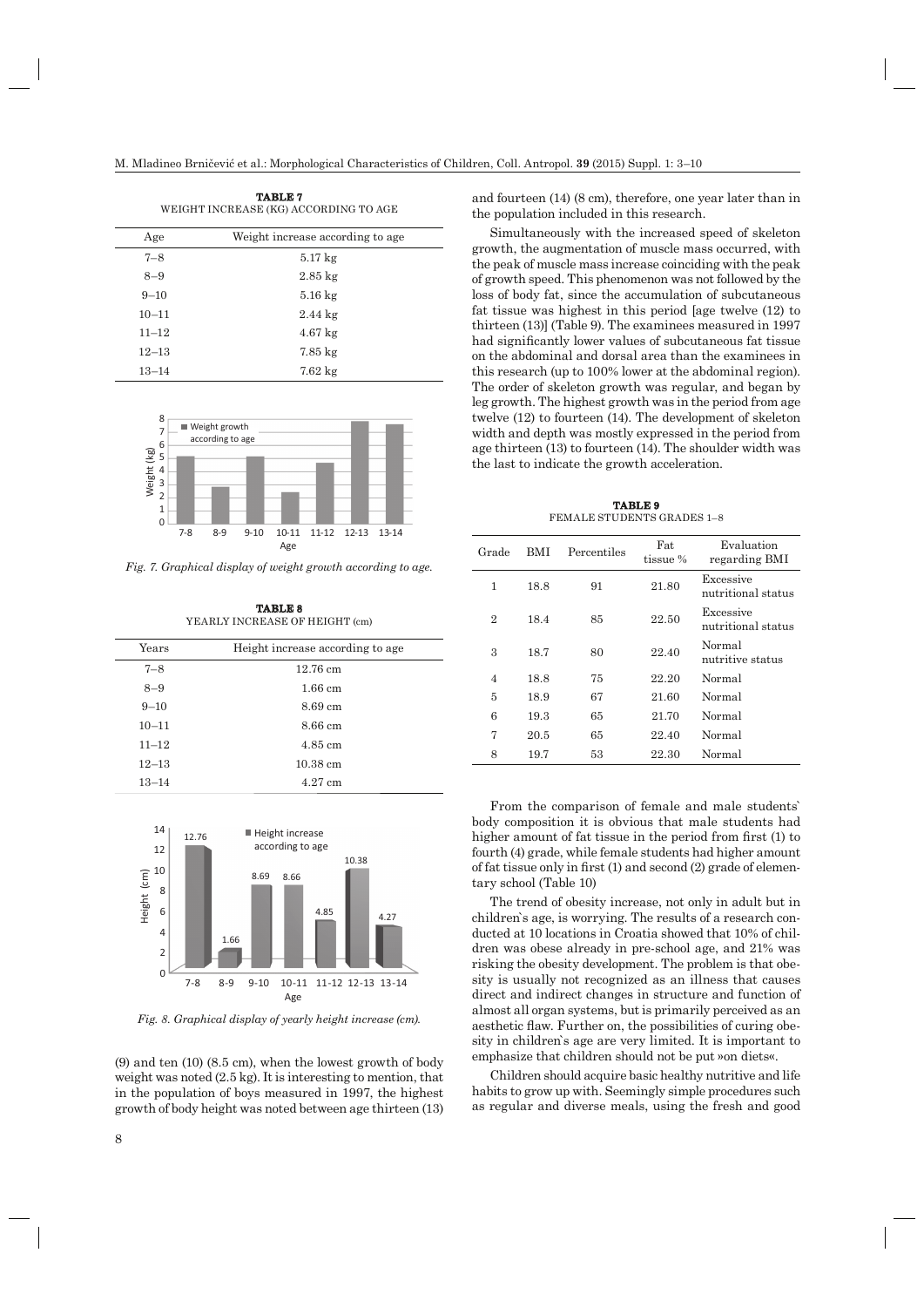**TABLE 10** MALE STUDENTS GRADES 1–8

| Grade          | BMI  | Percentiles | Fat<br>tissue % | Evaluation<br>regarding BMI     |
|----------------|------|-------------|-----------------|---------------------------------|
| 1              | 19.3 | 94          | 16.50           | Excessive<br>nutritional status |
| $\overline{2}$ | 18.9 | 89          | 18.50           | Excessive<br>nutritional status |
| 3              | 19.8 | 90          | 19.27           | Excessive<br>nutritional status |
| $\overline{4}$ | 20.0 | 87          | 21.10           | Excessive<br>nutritional status |
| 5              | 18.8 | 71          | 18.15           | Normal                          |
| 6              | 19.5 | 70          | 19.17           | Normal                          |
| 7              | 20.0 | 67          | 16.98           | Normal                          |
| 8              | 21.6 | 76          | 17.60           | Normal                          |

quality food, healthy cooking, enough water to drink, less than 2 hours of sitting in front of the computer and one hour of physical activity a day, in a long term can prevent obesity and a number of other health problems.

Hypokinesia and unhealthy life habits are relatively easy to prevent, especially in young age. Children should be directed towards involvement in some kinesiological activity and decrease the amount of time spent in front of the computer.

The consequence of hypokinesia is obesity as the next one in the line of disorders that are caused by the insufficient amount of bodily activity. As a consequence of insufficient amount of movement and lack of powerful musculature, greater height and body mass directly influence

#### **REFERENCES E F E R E N C E S**

1. JACKSON AS, POLLOCK ML, Phys Sports Med, 13 (1985) 76. — 2. DIETZ WH, GOTMARKER SL, Pediatrics, 75 (1985) 807. — 3. HEATH B, CARTER LA, PHYS Antropologicum, 27 (1967) 57. — 4. TOMAC Z, ŠUMANOVIĆ M, PRSKALO I, Croatian Journal of Education, 14 (2012) 657. — 5. GUDELJ I, MILAT S, RETELJ E, ZAGORAC N, LJUBIĆ M, KATIĆ R, Coll Antropol, 33 (2009) 131. — 6. PRSKALO I, MIŠIGOJ-DURAKOVIĆ M, JENKO S, PETRAČIĆ T, BADRIĆ M, International Scientific Conference on Kinesiology,  $5(2008)$  180. - 7. PEJČIĆ, A Zbornik radova 10. ljetne škole pedagoga fizičke kulture Republike Hrvatske, (2001) 137. — 8. MALINA RM, BOUCHARD C, Growth, Maturation, and Physical Activity (Champaign IL, Human Kinetics Books, 1991). — 9. SCHAEFER M, GEORGI E, WÜHL, SCHÄR-ER K, Int J Obesity, 22 (1988) 461. — 10. FREEDMAN DS, WANG J, MAYNARD LM, THORNTON JC, MEI Z, PIERSON RN, DIETZ WH, HORLICK M, Journal of Obesity Advance Online Publication, DOI: 10.1038/sj.ijo.0802735. — 11. LIFSHITZ F, Journal of Clinical Research bones and joints, what is statistically confirmed by the results of physical examinations in elementary schools, as well as the problems of bad posture and spinal and feet deformities.

The only regular obligatory mode of exercise for school children are physical education classes two or three hours a week (duration 45 min each), what is, according to results of many researches<sup>22</sup>, not enough for optimum individual development of functional and motor abilities of students. Also, we often find researches that emphasize the problem of decrease in certain abilities.

### **Conclusions onclusions**

The research was conducted with the aim of determining the trend of development of morphological characteristics in female and male students aged seven (7) to fourteen (14) years. The sample of examinees was drawn from the population of female and male students from first  $(1)$ to eighth (8) grade of elementary schools in Split. In total, 771 female students and 840 male students were measured. Height, weight and upper arm and dorsal skin folds were measured, and used in calculation of fat tissue percentage. The results indicate the increase of body height and mass, what is in concordance with the secular trend. The increased percentage of fat tissue, especially in first four grades of elementary school, is a characteristic of this population, especially boys.

The characteristic of this population is obesity, caused by the inadequate nutrition and lack of kinesiological activity. In later age, the trend of height growth and gaining weight continues, but the weight increase occurs due to fat tissue increase, not increase of muscle tissue.

in Pediatric Endocrinology, 1 (2008) 53.  $-$  12. CHENG J, NG E, Int J Obesity, 31 (2007) 1571. — 13. HUNTER G, BAMMAN M, HESTER M, Strength Cond J, 22 (2000) 5. — 14. WANG J, MIAO D, BABU S, YU J, BARKER J, J Clin Endocr Metab, 10 (2006) 1210. — 15. WARNER J, Obese people more prone to injury. Available from: URL: http://foxnews. webnd. com/content/article/109/109133.htm. — 16. WESTCOTT WL, Strength Cond J, 22 (2006). — 17. PUCARIN-CVETKOVIĆ J, MUSTAJBEGOVIĆ J, JELINIĆ D, SENTA A, NOLA A, Croat Med J, 47 (2006) 619. — 18. SLAUGHTER MH, LOHMAN TG, BOILEAU RA, HORSWILL CA, STILLMAN RJ, VAN LOAN MD, BEMBEN DA, Hum Biol, 60 (1988) 709. — 19. PREBEG Ž, SLUGAN N, STANIĆ I, Coll Antropol, 23 (1999) 69. — 20. PREBEG Ž, Liječ Vjes, 124 (2002) 3. — 21. MIŠIGOJ DURAKOVIĆ M, Kinantropologija. (Kineziološki fakultet, Zagreb, 2008). — 22. BRESLAUER N, NIKOLIĆ I, HORVAT V, In: JÁ-NOS M (Ed) Baja Város (Kutatások, Azeötvös József Főiskolán, 2007).

#### *M. Mladineo Brničević*

*University of Split, Faculty of Law, Domovinskog rata 8, 21000 Split, Croatia e-mail: melis.mladineo@st.t-com.hr*